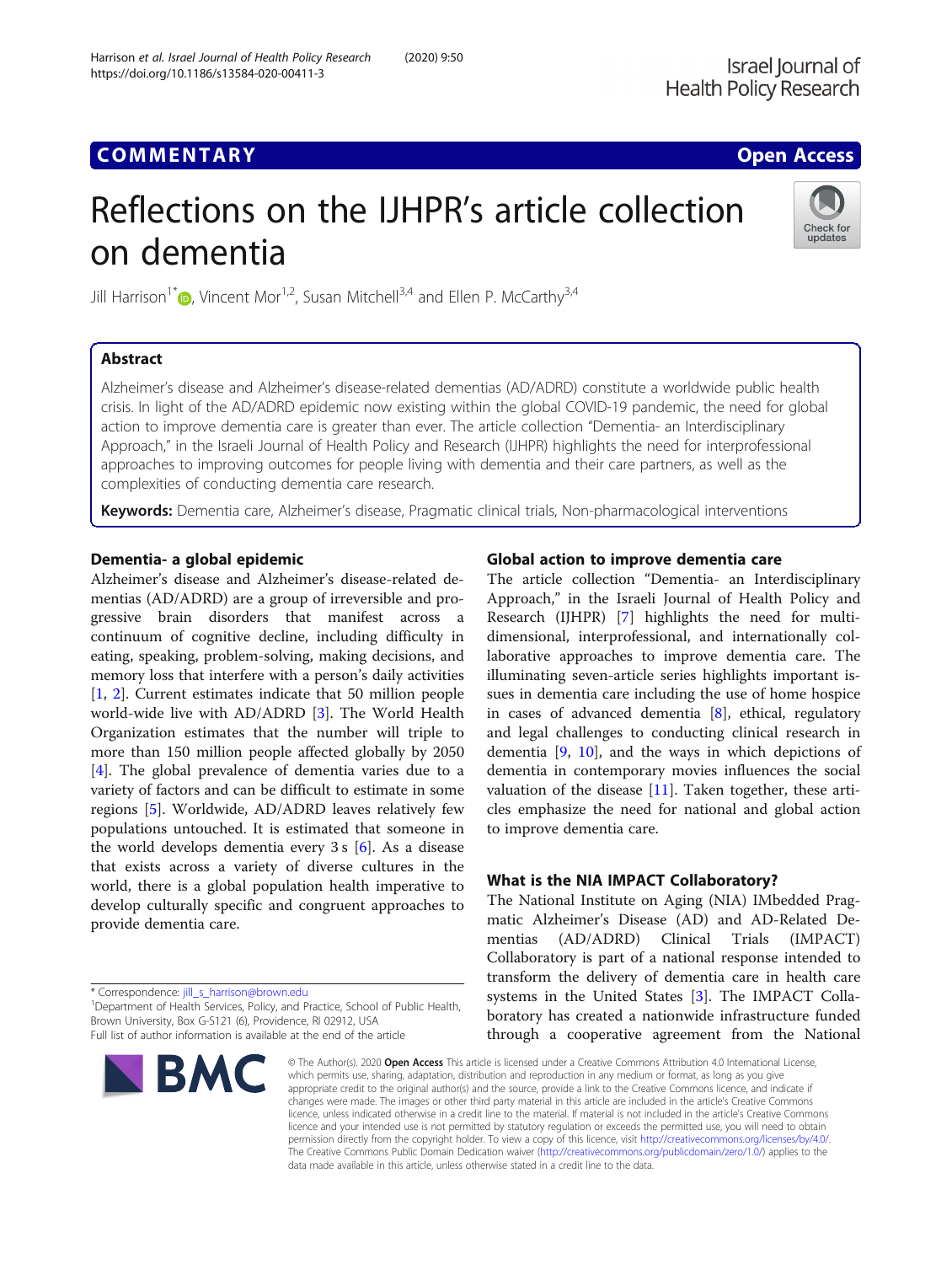Institute on Aging in order to promote the conduct of embedded Pragmatic Clinical Trials (ePCTs) that evaluate non-pharmacological approaches to care for people living with dementia (PLWD) and their care partners within healthcare systems. This is being accomplished by a coordinated effort of multidisciplinary experts from across the U.S., organized into 10 Working Cores Groups and Teams whose expert members partner with health care system leaders and key stakeholders to develop and disseminate best practice research methods, build investigator capacity through training and knowledge generation, catalyze collaboration among stakeholders, and ensure that dementia research includes culturally-tailored interventions for people from diverse and under-represented backgrounds.

As part of the Collaboratory's mission to support the design and conduct of ePCTs, a national pilot study award program was established to fund approximately 40 studies over a five-year period with the aim of accelerating tests of nonpharmacologic interventions embedded in everyday clinical practice to improve dementia care [\[12\]](#page-2-0). Unlike traditional clinical trials that test interventions under highly controlled conditions, pilot ePCTs test whether dementia care interventions work when they are embedded into everyday healthcare settings under real-world conditions [\[13\]](#page-2-0). Pilot ePCTs have tremendous potential to close the science-to-service gap, as described by Golander in the description of mini-research projects as a mechanism to improve the quality of dementia care [[14](#page-2-0)] and by Sternberg and colleagues in their pilot study of home hospice for severe dementia [[8\]](#page-2-0).

ePCTs are designed to inform clinical and policy-level decisions about dementia care that works in the realworld. Co-authors Bentur & Sternberg [[15\]](#page-2-0) explore several ways in which ePCTs bridge research and practice in their discussion of top-down and bottom-up approaches to optimize the relevancy of trials to stakeholders' everyday lives. The convergence of policy/ regulatory/researcher-initiated research (referred to as top-down approaches), with interventions initiated by clinical and lived experience and knowledge of being immersed in daily dementia care (referred to as bottomup approaches) is the dynamic needed not only to improve the person-centeredness of dementia research [[16\]](#page-2-0), but also its uptake, adoption, and implementation by the intended end-users [\[17](#page-2-0)].

#### An epidemic within a pandemic

The IJHPR article collection on dementia was curated prior to the insidious global spread of the novel Coronavirus. Since early 2020, the global dementia epidemic now exists within the COVID-19 pandemic. AD/ADRD and COVID-19 are both international public-health crises that disproportionately impact older adults and, for both, there are no known effective medical treatments. Non-drug interventions, such as masks, social distancing, and hand hygiene are being deployed world-wide in the fight against COVID-19. Some of these critical infection control practices have unintended consequences for dementia care. For example, people living with dementia may be confused at the sight of care partners in masks and may refuse or be unable to wear one themselves. Social distancing and quarantine orders to prevent virus spread compound social isolation of people living with dementia, a factor that is associated with incidence and severity of AD/ADRD [\[18](#page-2-0)].

We are learning more about the experiences of PLWD in long-term care facilities during COVID-19, in which many residents have been restricted from seeing family and friends. However, we know very little about the experiences of PLWD living alone in the context of COVID and about the pandemic's impact on caregivers living in the community. These include the impact on PLWD in alternative care arrangements, such as the shared housing arrangements in Germany, described by Gräske, Schmidt, and Wolf-Ostermann in their article in the IJHPR collection [\[19](#page-2-0)]. The caregiver burden for Alzheimer's, in Israel and other nations, was already extremely high before the pandemic [\[15\]](#page-2-0). The financial burdens and stress for caregivers, often referred to as "second patients," are likely to compound as a result of a variety of COVID-related factors such as social isolation, economic hardship associated with changes to employment, limited access to supportive services and the intersection of multiple caregiving roles as a result of school closures. More research is needed to build knowledge about living with dementia and caregiving in the context of COVID, including its impact on health equity [\[20](#page-2-0)] and how societies can build their capacity to anticipate and address disparities.

#### Conclusion

The issues addressed in the IJHPR article collection have never been more salient and will undoubtedly continue to have international resonance as the world looks to respond to the unmet needs of people living with dementia and care partners. The application of the issues raised in the article collection to other settings and other cultures will be a critical agenda for research and practice for years to come. In light of the AD/ADRD epidemic now existing within a global pandemic, the need for global action to improve dementia care has never been greater. The current intersection of these health crises is a much-needed wakeup call as we prepare for the certainty of an uncertain future. Will we be better prepared the next time?

#### Abbreviations

PLWD: Person living with dementia; ePCT: Embedded pragmatic clinical trial